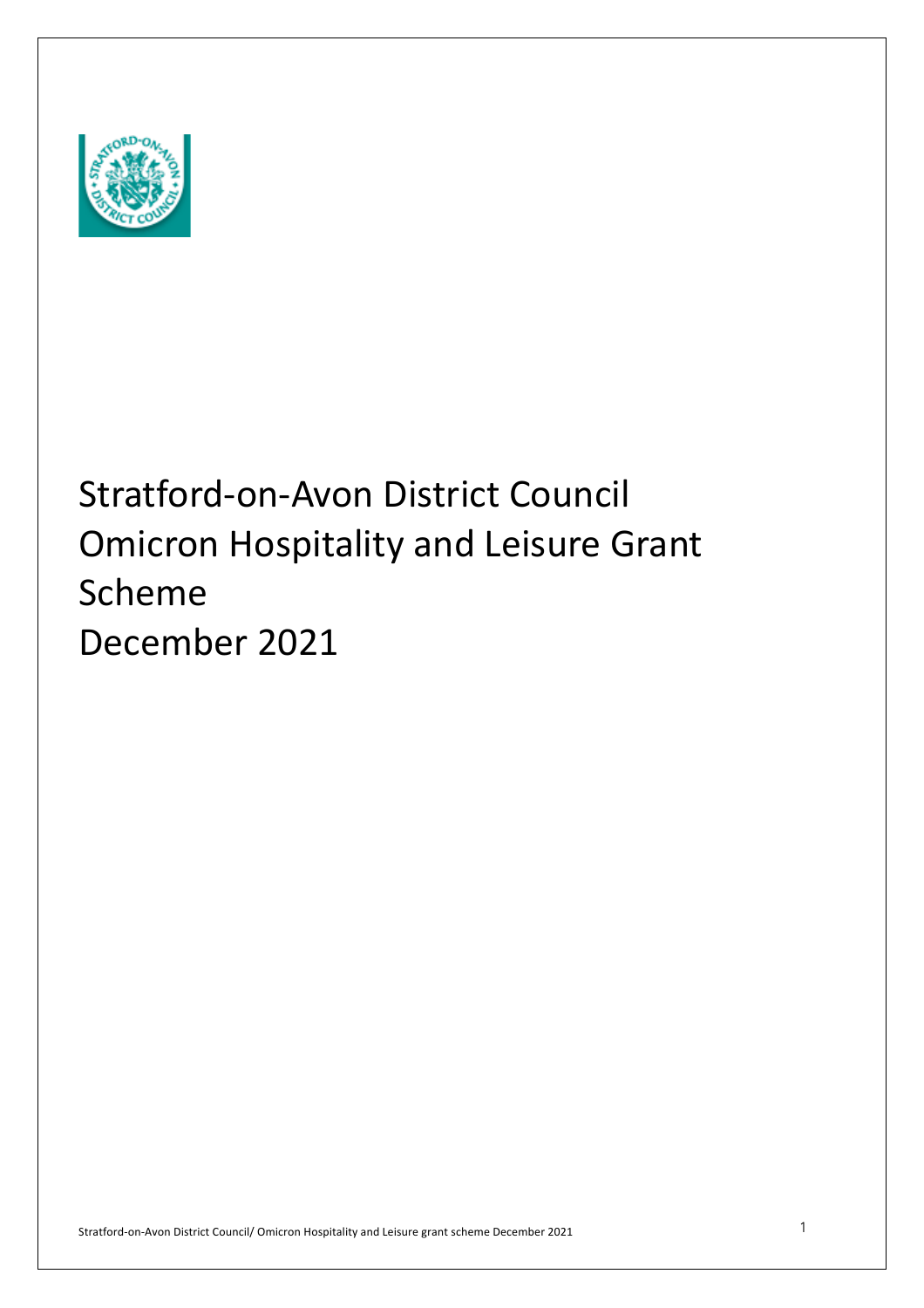## **Contents**

| 1.0                                                                                     |  |  |
|-----------------------------------------------------------------------------------------|--|--|
| 2.0                                                                                     |  |  |
|                                                                                         |  |  |
|                                                                                         |  |  |
|                                                                                         |  |  |
| 3.0                                                                                     |  |  |
| 4.0                                                                                     |  |  |
| 5.0                                                                                     |  |  |
|                                                                                         |  |  |
|                                                                                         |  |  |
| 6.0                                                                                     |  |  |
| 7.0                                                                                     |  |  |
| 8.0                                                                                     |  |  |
| 9.0                                                                                     |  |  |
| 10.0                                                                                    |  |  |
| 11.0                                                                                    |  |  |
| Taxation and the provision of information to Her Majesty's Revenues and Customs<br>12.0 |  |  |
| 13.0                                                                                    |  |  |
| 14.0                                                                                    |  |  |
| 15.0                                                                                    |  |  |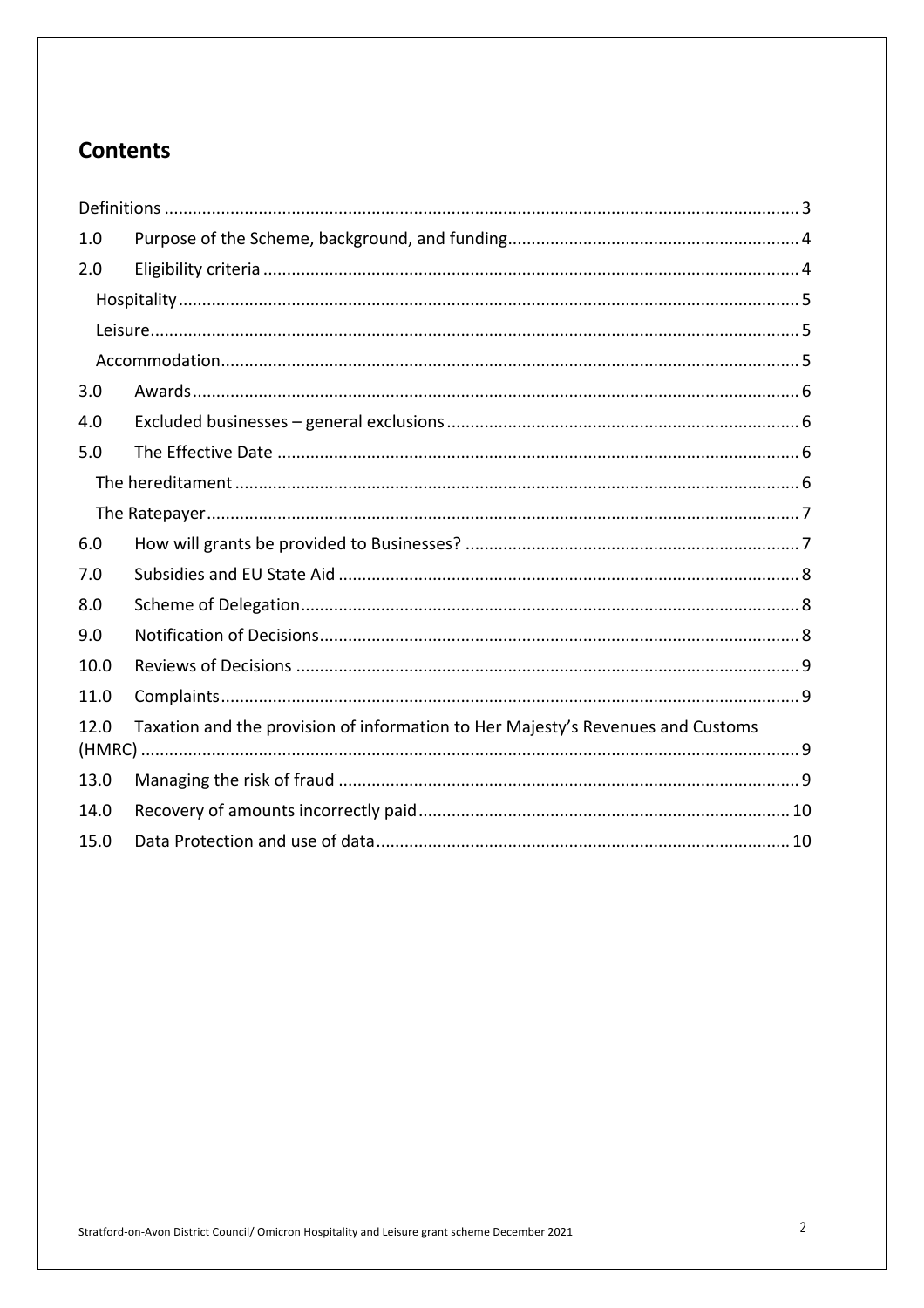## **Definitions**

The following definitions are used within this document:

 **'COVID-19' (coronavirus);** means the infectious disease caused by the most recently discovered coronavirus;

 **'Department for Business, Energy & Industrial Strategy (BEIS)**'; means the Government department responsible for the scheme and guidance;

 **'Effective date'**; means, for eligibility of the grant. For the purpose of this scheme, the date cannot be before 30<sup>th</sup> December 2021;

 **'Hereditament(s)**; means the assessment defined within Section 64 of the Local Government Finance Act 1988;

 **'Hospitality, Leisure and Accommodation'**: as defined within this scheme;

 **'In-person services'** means services which are wholly or mainly provided by the business to their customers face to face and which **cannot** be provided by other means such as online or remotely by telephone, email, video link, or written communication;

**'Local lockdown'**; means the same as **'Local restrictions'**;

 **'Local rating list'**; means the list as defined by Section 41 of the Local Government Finance Act 1988

 **'Local restrictions'**; and **'Localised restrictions'** means legally binding restrictions imposed on specific Local Authority areas or multiple Local Authority areas, where the Secretary of State for Health and Social Care requires the closure of businesses in a local area under regulations made using powers in Part 2A of the Public Health (Control of Disease) Act 1984 in response to the threat posed by coronavirus and commonly as part of a wider set of measures;

 **'Rateable value'**; means the rateable value for the hereditament shown in the Council's local rating list at the date of the local restrictions;

 **'Ratepayer'**; means the person who will receive the grant will be the person who, according to the Council's records, was the ratepayer liable for occupied rates in respect of the hereditament at the date of the local restrictions;

 **'State Aid Framework';** means the Temporary Framework for State aid measures to support the economy in the current COVID-19 outbreak published on 19 March 2020;

 **'Subsidies'**; means the Government's replacement scheme for the previous state aid framework; and

 **'Temporary Framework for State aid'**; means the same as the '**State Aid Framework'.**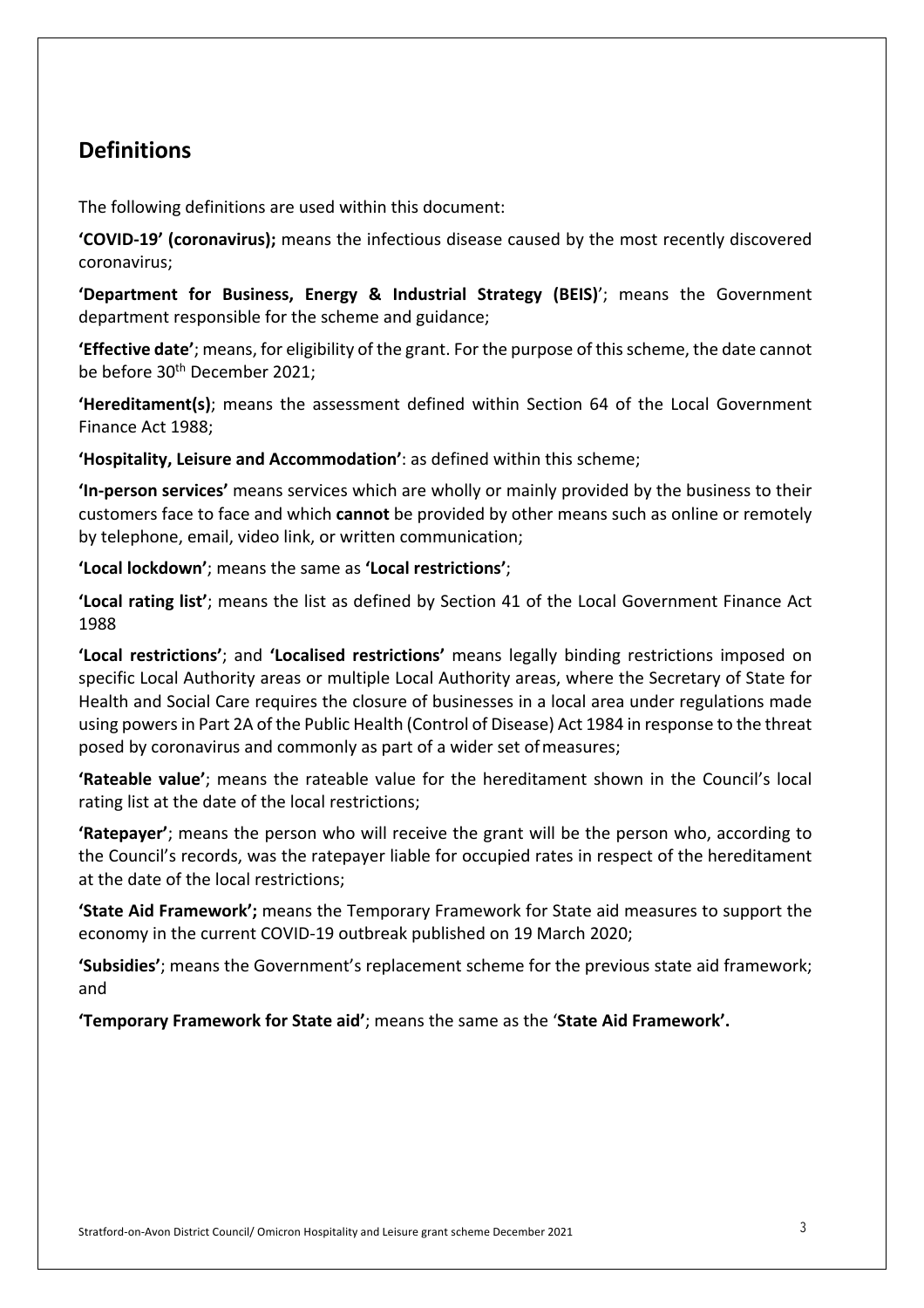## **1.0 Purpose of the Scheme, background, and funding**

- $1.1$ Omicron Hospitality and Leisure grant scheme. The scheme is effective from 30<sup>th</sup> December 2021 and is not retrospective. The purpose of this document is to determine eligibility for a payment under the Council's
- 1.2 The grant scheme has been developed by the Council in response to an announcement made by Government on 21<sup>st</sup> December 2021 which introduced additional grant support for hospitality and leisure businesses in England.
- $1.3$  recognition that the rise of the Omicron variant means that some businesses are likely to struggle over the coming weeks. The scheme provides support to hospitality, leisure, and accommodation businesses, in
- 1.4 Whilst the awarding of grants will be the Council's responsibility, the Department for Business, Energy & Industrial Strategy (BEIS) has set down criteria which **must** be met by business which should be given the grant. each business making an application. The Department has also indicated the types of
- $1.5$  the 2021/22 financial year only and is to be administered by the Council as the Billing This support will take the form of a one-off grant funding scheme. Funding is available for Authority.
- $1.6$ No grant shall be paid for any period prior to 30<sup>th</sup> December 2021.

## **2.0 Eligibility criteria**

- 2.1 Government, whilst wanting Councils to exercise their local knowledge and discretion, has set national criteria for these funds. In all cases, the Council will only consider businesses for grants where **all** of the criteria are met.
- 2.2 Businesses that are eligible are those that:
	- (a) are liable for local non-domestic rating (business rates) and have premises (hereditaments) on the Council's local rating list on 30<sup>th</sup> December 2021;
	- (b) the hereditament must be occupied on  $30<sup>th</sup>$  December 2021;
	- (c) the business must be trading on  $30<sup>th</sup>$  December 2021; and
	- (d) the business must fall into scope as hospitality, leisure and accommodation as defined within this section.
- 2.3 Businesses will only be eligible where their main service falls within hospitality, leisure, or accommodation. If a business operates services that could be considered hospitality or leisure, and falls into another category, the Council has decided the main service can be determined by assessing which category constitutes 50% or more of their overall income. The main service principle will determine whether a business receives funding.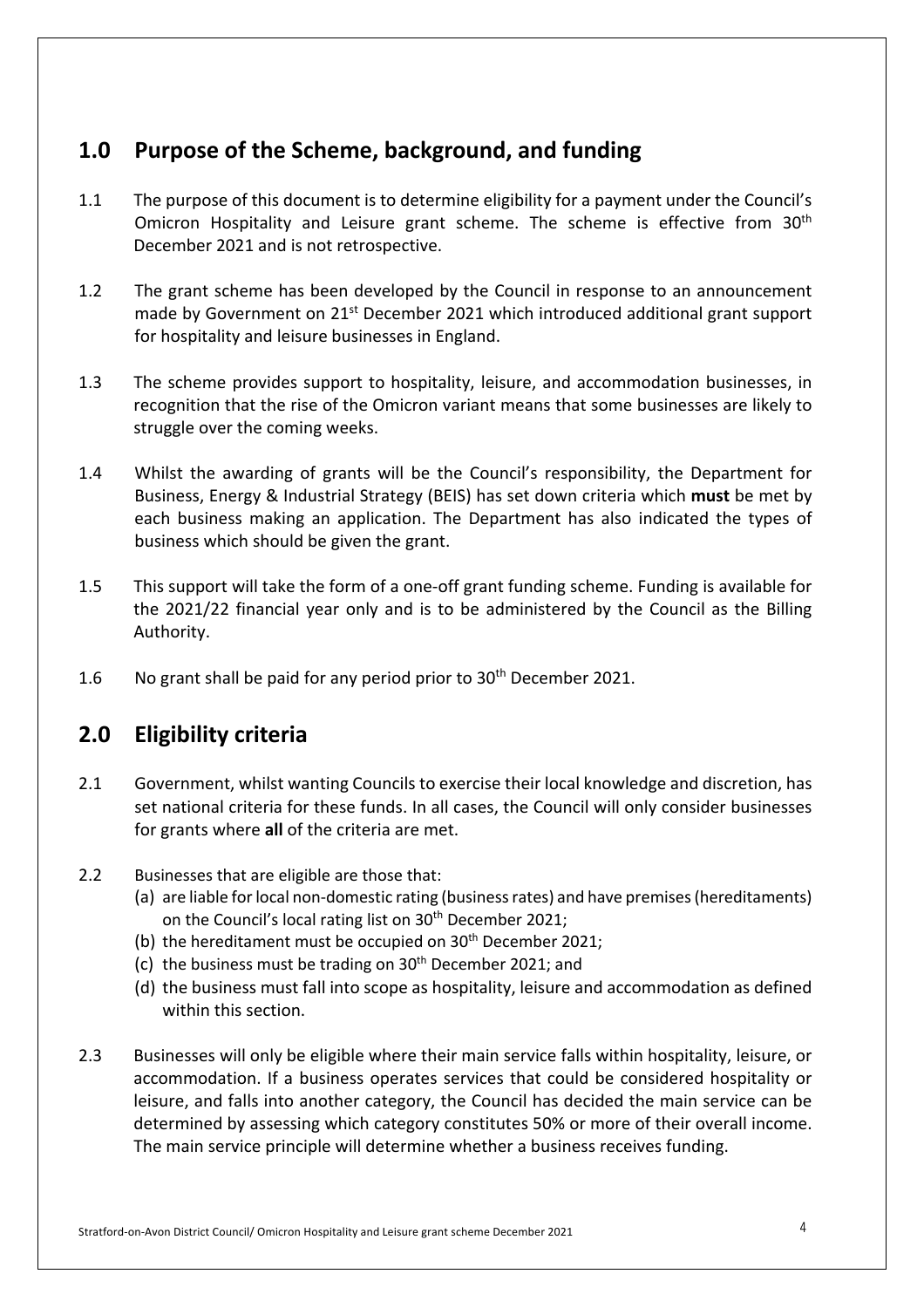- $2.4$  in business activity. This should be interpreted as carrying on a trade or profession or buying and selling goods or services in order to generate turnover. 2.4 For the purposes of this grant scheme, a business is considered to be trading if it is engaged
- $2.5$  notice are not eligible under these conditions. 2.5 Fully constituted businesses in liquidation, dissolved, struck off or subject to a striking-off

#### **Hospitality**

- $2.6$  function is to provide a venue for the consumption and sale of food and drink. For the purposes of this scheme, a hospitality business is defined as a business whose main
- 2.7 The Council will use the following criteria to assess whether a business is eligible for a grant under this threshold:
	- Businesses offering in-person food and drink services to the general public; and
	- • Businesses that provide food and/or drink to be consumed on the premises, including outdoors.
- 2.8 For these purposes, the definition of a hospitality business excludes food kiosks and businesses whose main service (generating 50% or more of income) is a takeaway.
- 2.9 This is not applicable to those businesses that have adapted to offer takeaways during periods of restrictions, in alignment with previous COVID-19 business grant schemes.

#### **Leisure**

- 2.10 For the purposes of this scheme, a leisure business is defined as a business that provides opportunities, experiences, and facilities, in particular for culture, recreation, entertainment, celebratory events and days and nights out. BEIS has also indicated that gyms and sports businesses are excluded from the definition of leisure.
- $2.11$  excludes all retail businesses, telescopes, coach tour operators, and tour operators. The Council has decided that for these purposes, the definition of a leisure business

#### **Accommodation**

- $2.12$  whose main lodging provision is used for holiday, travel and other purposes. The Council For the purposes of this scheme, an accommodation business can be defined as a business will take into account the following when making its decision:
	- • Does the business provide accommodation for 'away from home' stays for work or leisure purposes? and
	- • Does the business provide accommodation for short-term leisure and holiday purposes?
- 2.13 The Council has decided that the definition of an accommodation business will **exclude**: • private dwellings;

Stratford-on-Avon District Council/ Omicron Hospitality and Leisure grant scheme December 2021  $\,$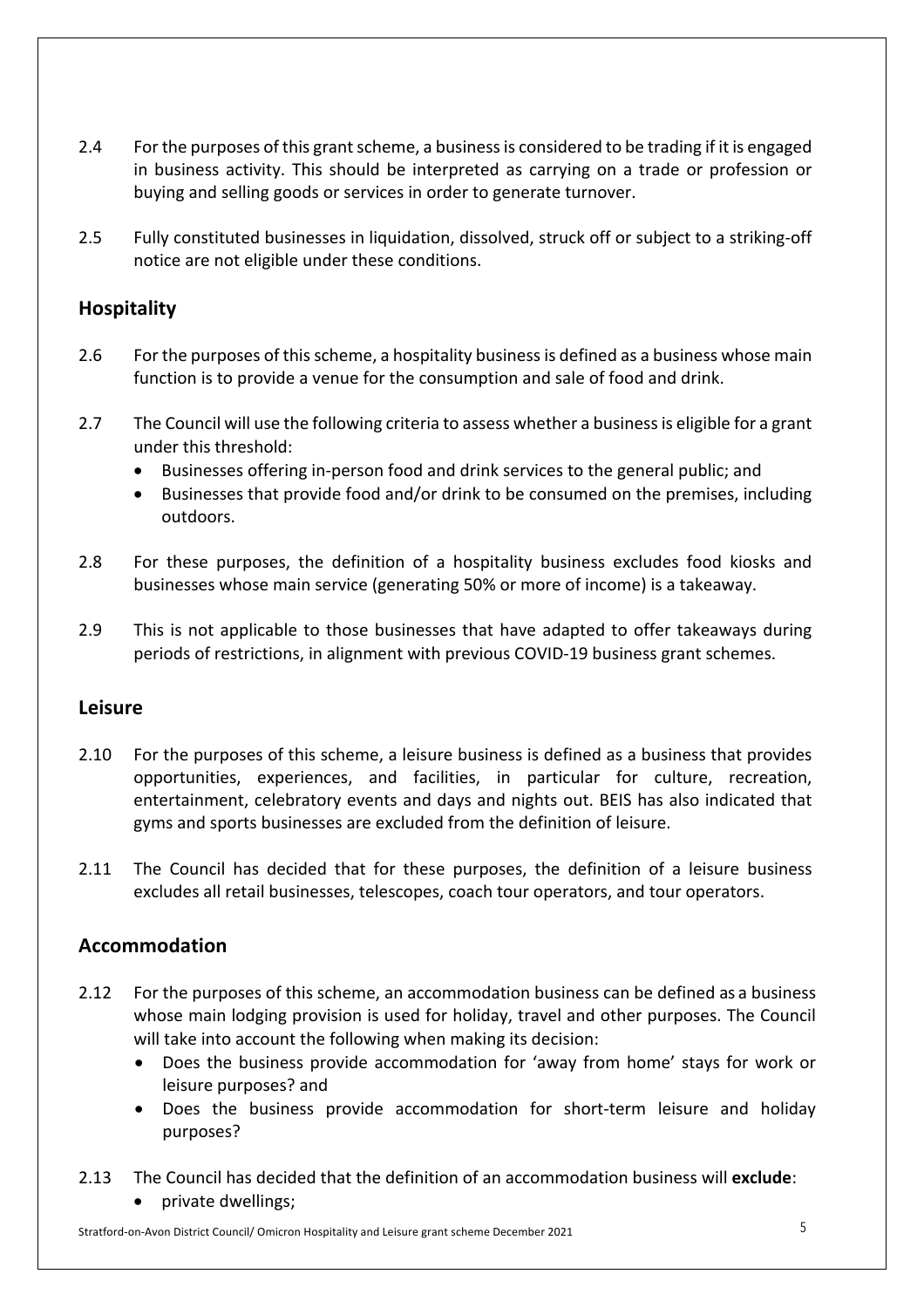- education accommodation;
- residential homes and care homes,
- residential family centres; and
- beach huts.

## **3.0 Awards**

- 3.1 The Omicron Hospitality and Leisure grant is a one-off grant as follows:
	- • Businesses occupying hereditaments appearing on the local rating list with a **rateable value of exactly £15,000 or under** on 30 December 2021 will receive a payment of £**2,667**;
	- • Businesses occupying hereditaments appearing on the local rating list with a **rateable value over £15,000 and less than £51,000** on 30 December 2021 will receive a payment of **£4,000**;
	- • Businesses occupying hereditaments appearing on the local rating list with a **rateable value of exactly £51,000 or over** on 30 December 2021 will receive a payment of **£6,000**
- $3.2$  subsidy allowance conditions, businesses will be entitled to receive a grant for each eligible Any business failing to meet the criteria will not be awarded a grant. However, subject to hereditament.

## **4.0 Excluded businesses – general exclusions**

- 4.1 The following businesses will **not** be eligible for an award:
	- (a) Businesses that are not within the rating system;
	- (b) Businesses that have already received grant payments that equal the maximum permitted subsidy allowances will not be eligible to receive funding; and
	- (c) Businesses that are in administration, insolvent or where a striking-off notice has been made, are not eligible for funding under this scheme.

## **5.0 The Effective Date**

 $5.1$ The effective date for eligibility is determined as the 30<sup>th</sup> December 2021

### **The hereditament**

- 5.2 In **all** cases, the following must have existed at the effective date:
	- The hereditament **MUST** be shown in the local rating list;
	- • Any changes to the local rating List (Rateable Value or to the hereditament) after the effective date, including changes which have been backdated to this date, will be ignored for the purposes of eligibility;
	- The Council is not required to adjust, pay or recover grants where the local rating list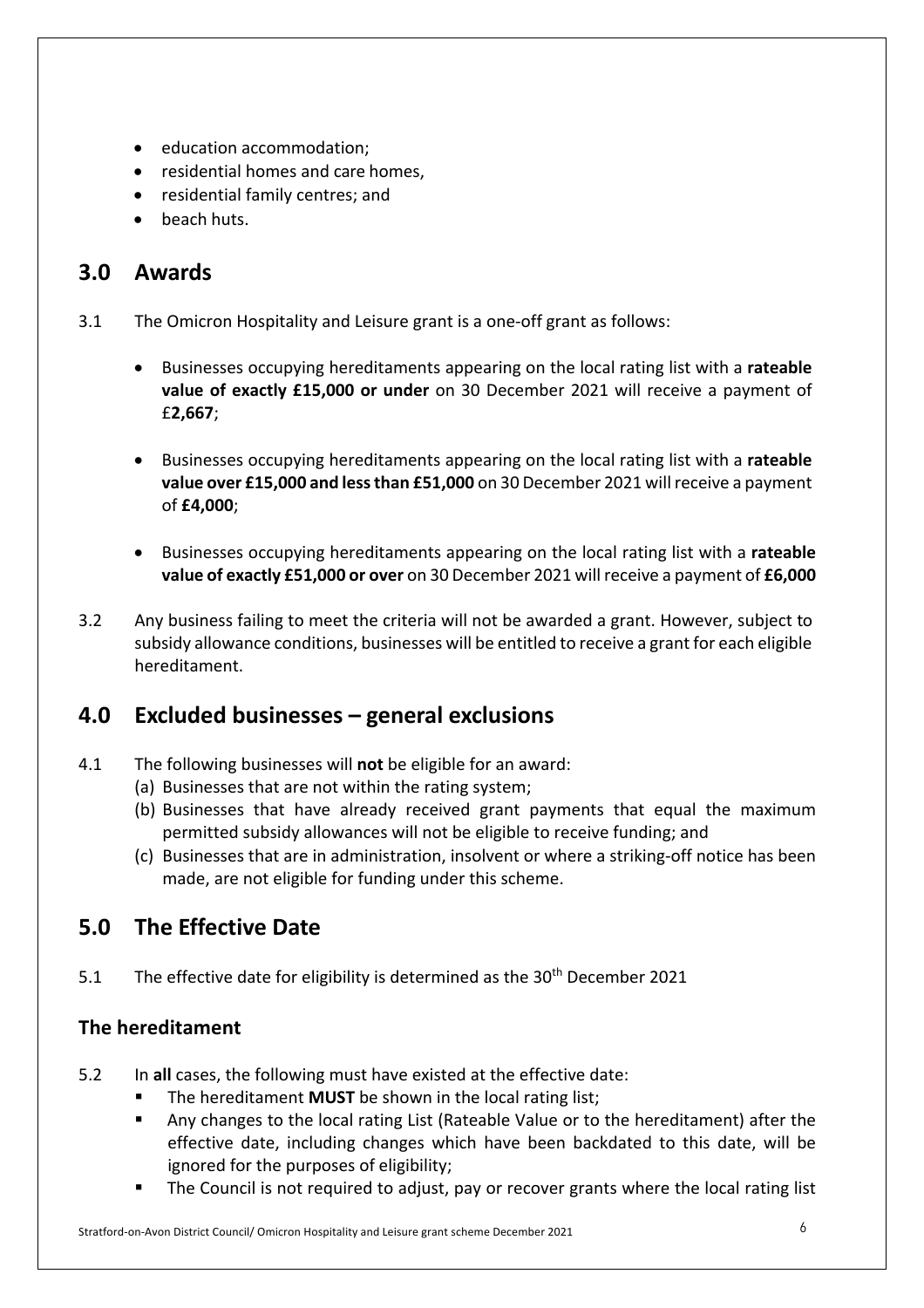is subsequently amended retrospectively to the effective date;

- • In cases where it was factually clear to the Council that, at the effective date, the local rating List was inaccurate on that date, the Council *may* withhold the grant and/or award the grant based on their view of who would have been entitled to the grant had the list been accurate. (The Department for Business, Energy and Industrial Strategy (BEIS) has stated that this provision is entirely at the discretion of the Council and is **only** intended to prevent manifest errors. It is not intended for ratepayers who subsequently challenge their Rateable Value); and
- • Where a hereditament is exempt from rating as at the effective date, no grant shall be payable.

### **The Ratepayer**

- $5.3$ 5.3 In **all** cases the following shall apply:
	- • The person who will receive the grant will be the person who, according to the Council's records, was the ratepayer in respect of the hereditament at the effective date;
	- • The ratepayer must be liable to occupied property rates at that date. It should be noted that grants will not be awarded where the hereditament is unoccupied;
	- • Where the Council has reason to believe that the information it holds about the ratepayer at the effective date is inaccurate, it may withhold or recover the grant and take reasonable steps to identify the correct ratepayer;
	- • Where, it is subsequently determined that the records held are incorrect, the Council reserves the right to recover any grant incorrectly paid; and
	- • Where any ratepayer misrepresents information or contrives to take advantage of the scheme, the Council will look to recover any grant paid and take appropriate legal action. Likewise, if any ratepayer is found to have falsified records in order to obtain a grant.

## **6.0 How will grants be provided to Businesses?**

- $6.1$  support the local community and economy. The Omicron Hospitality and Leisure grant scheme together with the Council's Additional Restrictions Grant (ARG) scheme will offer a lifeline to businesses who are struggling to survive during to the COVID-19 crisis. The Council is fully aware of the importance of these grants to assist businesses and
- $6.2$ Details of how to obtain grants are available on the Council's website: <https://www.stratford.gov.uk/coronavirus/local-restrictions-support-grant-national>lockdown.cfm
- $6.3$ the Council after 31<sup>st</sup> March 2022. 6.3 The closing date for applications is 28th February 2022 and **no** payments can be made by
- $6.4$  grant. Businesses are under an obligation to notify the Council should they no longer meet the eligibility criteria for any additional grants. In all cases, businesses will be required to confirm that they are eligible to receive the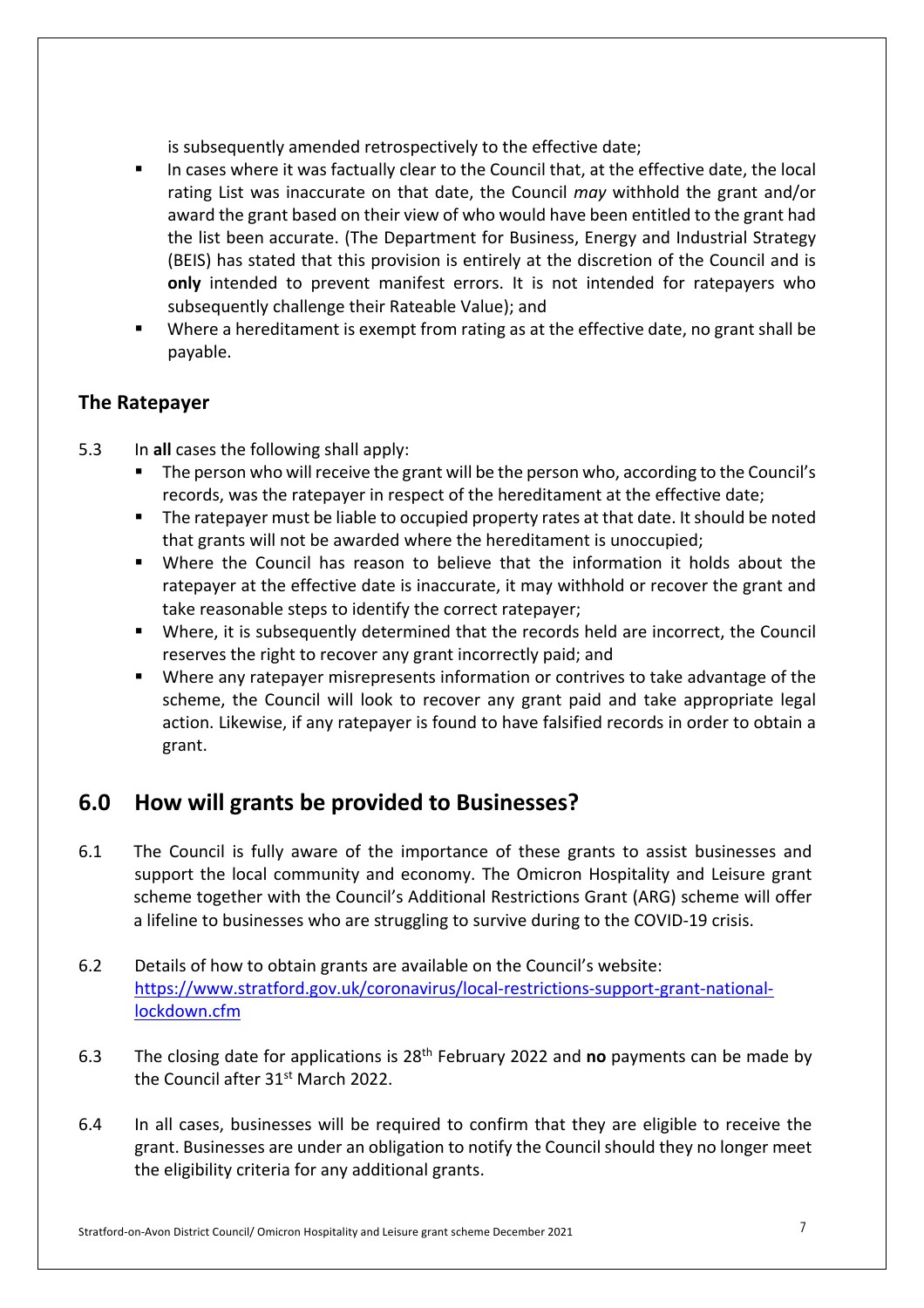- $6.5$  information from businesses, and they should look to provide this, where requested, as soon as possible. The Council reserves the right to request a further application or any supplementary
- $6.6$  when a duly completed application form is received via the Council's online procedure. 6.6 An application for an Omicron Hospitality and Leisure grant is deemed to have been made
- 6.6 Businesses should be aware that the Council will undertake extensive pre and post payment checks to prevent and detect fraud whether actual or attempted

## **7.0 Subsidies and EU State Aid**

- $7.1$ The EU State aid rules no longer apply to subsidies granted in the UK following the end of the transition period.
- $7.2$  subsidy obligations set out in the Trade and Cooperation Agreement (TCA) with the EU. The United Kingdom, however, remains bound by its international commitments, including
- $7.3$  includes subsidies related to COVID-19 that have previously been given under the EU State The Council can still pay out subsidies under previously approved schemes and this aid Temporary Framework.
- 7.4 Businesses should make themselves aware of their obligations under Government's subsidies arrangements available on via the following link:

<https://www.gov.uk/government/publications/complying-with-the-uks-international>obligations-on-subsidy-control-guidance-for-public-authorities

## **8.0 Scheme of Delegation**

- 8.1 The Council has approved this scheme.
- $8.2$  to make technical scheme amendments to ensure it meets the criteria set by the Council and, in line with Government guidance. 8.2 Officers of the Council will administer the scheme and the Section 151 Officer is authorised

## **9.0 Notification of Decisions**

- 9.1 Applications will be considered on behalf of the Council by the Revenues and Benefits Service.
- 9.2 All decisions made by the Council shall be notified to the applicant either in writing or by email. A decision shall be made as soon as practicable after an application is received.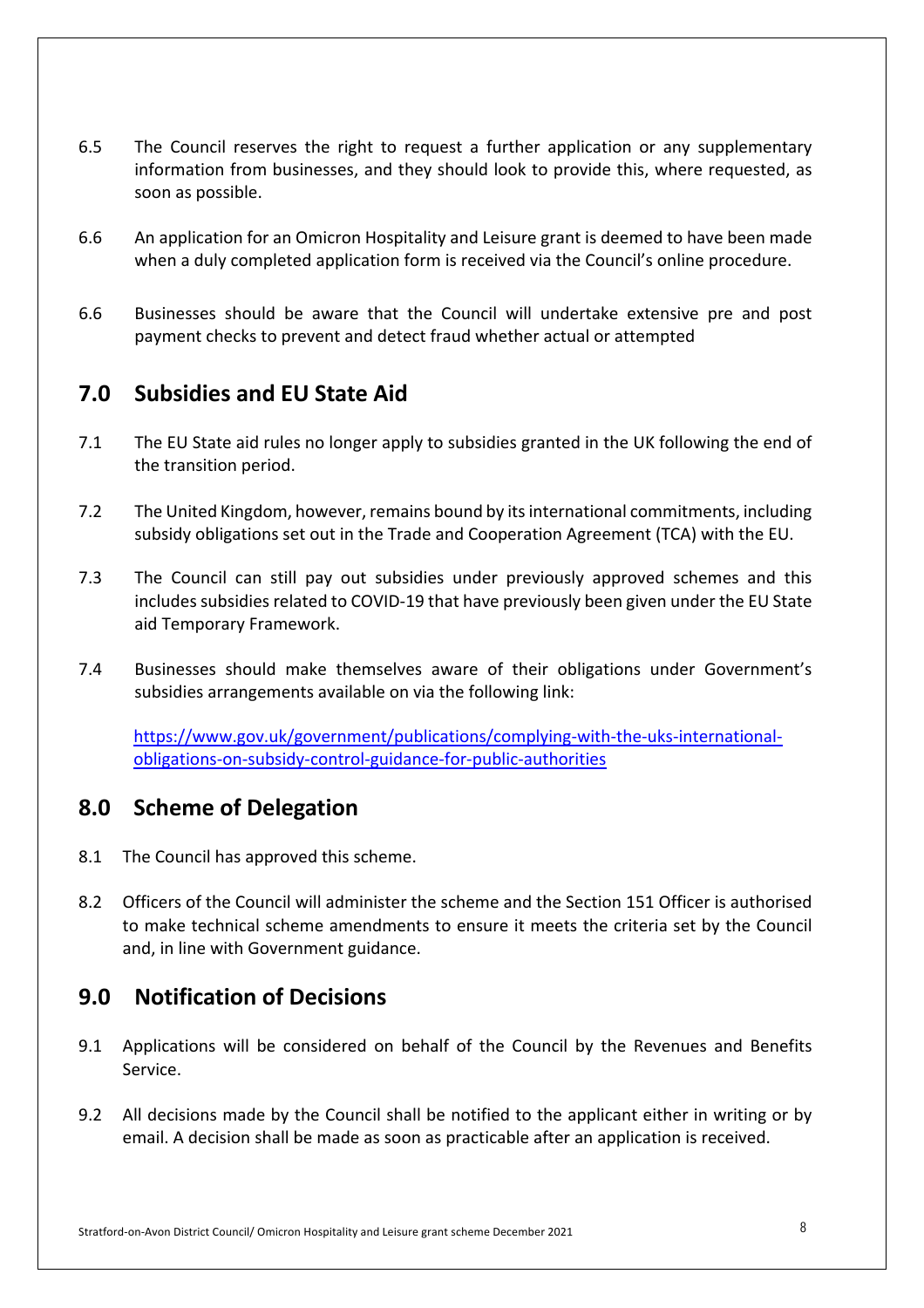## **10.0 Reviews of Decisions**

- 10.1 The Council will operate an internal review process and will accept an applicant's request for a review of its decision.
- 10.2 All such, requests must be made in writing to the Council within 14 days of the Council's decision and should state the reasons why the applicant is aggrieved with the decision of the Council. New information may be submitted at this stage to support the applicant's appeal.
- appeal.<br>10.3 The application will be reconsidered by a senior officer, as soon as practicable and the applicant informed in writing or by email of the decision.

## **11.0 Complaints**

 11.1 The Council's 'Complaints Procedure' (available on the Council's website) will be applied in the event of any complaint received about this scheme.

## **12.0 Taxation and the provision of information to Her Majesty's Revenues and Customs (HMRC)**

- $12.1$ taxable. The Council has been informed by Government that all payments under the scheme are
- $12.2$  liabilities and all applicants should make their own enquiries to establish any tax The Council does not accept any responsibility in relation to an applicant's tax position.
- $12.3$  Revenue and Customs (HMRC) of all payments made to businesses. All applicants should note that the Council is required to inform Her Majesty's

## **13.0 Managing the risk of fraud**

- 13.1 Neither the Council, nor Government will accept deliberate manipulation of the schemes or fraud. Any applicant caught falsifying information to gain grant money or failing to declare entitlement to any of the specified grants will face prosecution and any funding issued will be recovered from them.
- 13.2 For the avoidance of doubt, the Council is required to undertake pre- payment checks and post-payment checks for all Omicron Hospitality and Leisure grant payments. This is a stricter position than that taken for previous COVID-19 business support grant schemes. This will include access to and cross-checking with Government data as well as data already held by the Council.